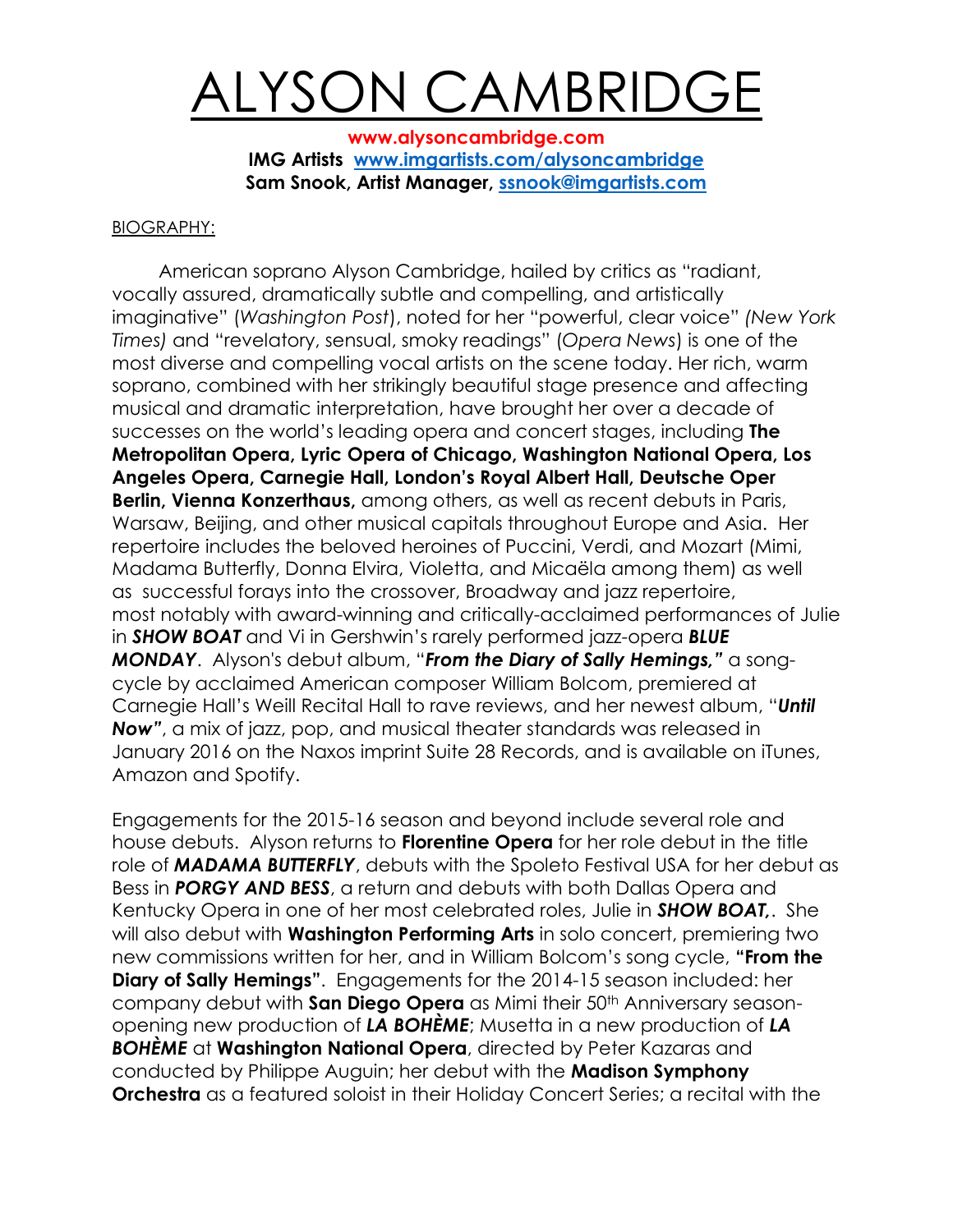Waterford Concert Series in Waterford, VA; in concert with the **Spoleto Festival USA** for Barber's *KNOXVILLE: SUMMER OF 1915*. Other highlights of Ms. Cambridge's 14-15 season included her featured appearances at **BET's Soul Train Music Awards**, marking the first performance by an opera singer on the awards show, which was broadcast live on BET and Centric TV networks; the **Kennedy Center's Holiday Concert for U.S. Troops**, performing alongside Kristen Chenoweth, Gary Sinese, Marlee Matlin, and more, which will be broadcast on PBS; a **Recital at The Supreme Court of the United States** with bass-baritone Eric Owens; and the **Viennese Opera Ball of New York** at the Waldorf=Astoria, at which she hosted and performed.

Operatic highlights of Ms. Cambridge's recent season include her debuts at London's **Royal Albert Hall** (Francesca Zambello production) and **Florentine Opera** as Mimi in *LA BOHÈME*, and the title role in a newly-commissioned opera, *CLARIMONDE*, by renowned French composer and conductor Frederic Chaslin. On the concert stage, she joined the illustrious Mo. Craig Jessop and his **American Festival Chorus and Orchestra**, returned to the **Omaha Symphony** for Villa-Lobos' *BACHIANAS BRASILEIRAS* and Previn's *HONEY AND RUE* with Mo. Thomas Wilkins, and joined the **Milwaukee Symphony** for their New Year's Eve Gala. She was also a featured soloist on the nationally-televised 75<sup>th</sup> Anniversary Marian Anderson Celebration Concert in Washington, D.C.

Recent notable highlights include: her **Lyric Opera of Chicago** debut season as Giulietta in *LES CONTES D'HOFFMANN* and Julie in *SHOW BOAT*; three seasons with **Washington National Opera** (Musetta in *LA BOHÈME*, Clara in *PORGY AND BESS,* Julie in *Show Boat*); her **Deutsche Oper Berlin** debut (Donna Elvira in *DON GIOVANNI*); **Polish National Opera** (Violetta in *LA TRAVIATA*); three seasons with **Opera Theatre of St. Louis** (Mimi , Juliette in *Romeo et Juliette*, Frasquita in *CARMEN*); **Los Angeles Opera** (Clara in *PORGY AND BESS*); two seasons with **PORT Opera** (Donna Elvira and Musetta); **Boston Lyric Opera** (Mimi); and solo concert performances with the **Vienna Kamerorchester** and **Munich Philharmoniker** with tenor Joseph Calleja, **San Francisco Symphony, National Symphony Orchestra, Festival de Saint-Denis, a special recital for the US Justices** of the Supreme Court, and the internationally radio and TV broadcast concert special *"Music and the Spoken Word"* as the featured artist with **The Mormon Tabernacle Choir.** Ms. Cambridge has also enjoyed performances under the batons of James Levine, Seiji Ozawa, Sir Simon Rattle, Frederic Chaslin, and Emmanuel Villaume.

Ms. Cambridge's prodigious career got off to an auspicious start – as a graduate of the **Metropolitan Opera's Lindemann Young Artist Development Program** and Grand Prize Winner of the Metropolitan Opera National Council Auditions, she made her **MET** debut in 2004 as Frasquita in *CARMEN* under the baton of James Levine and has since sung numerous roles with the **MET** over the past seven seasons, including roles in two live HD broadcasts (*THAIS* and *LA RONDINE).*